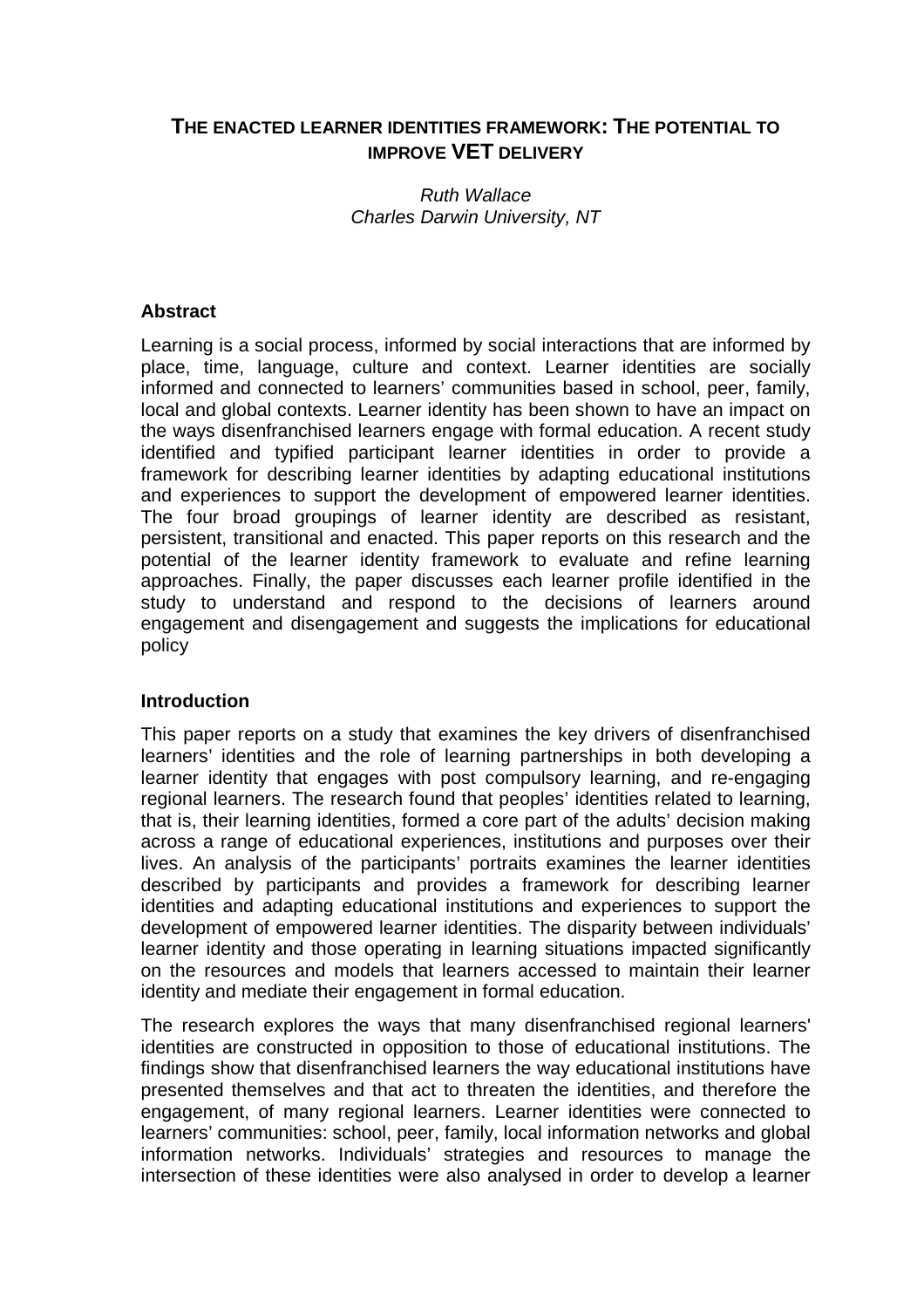identity framework. The framework describes the different learner identities that individuals draw on and provides a means for understanding the underlying processes and resources

# **Significance**

Participation in education and training is considered vital for a flexible and responsive workforce (OECD 2001) in a Western society characterized by an emphasis on a learning society, a knowledge economy and life long learning (Kearns 1999, OECD 2000) yet with a strong connection between global connectedness and the well being of local and regional communities (Falk 2001, Hugonnier 1999). The OECD's examination of 21 OECD countries found a correlation between investment in human capital, including improving engagement in formal education and national productivity (Bassanini and Scarpetta 2001). The Australian Federal Government and Council of Australian Governments have identified the need to improve productivity through increasing educational participation and outcomes in the tertiary sector (Gillard 2008). The Deputy Prime Minister, the Hon Julia Gillard MP, has announced that in response to the Bradley Review of Australian Higher Education, the Australian Federal Government aims 'that by 2025, 40 per cent of all 25-34 year olds will have a qualification at bachelor level or above' and that 'by 2020, 20 per cent of higher education enrolments at undergraduate level should be of people from low socio-economic backgrounds' (DEEWR 2009).

Addressing the inequities in educational outcomes, impacts on individuals', communities and nations' employment and wellbeing and is underpinned by understanding the drivers that inform adults' decision making about engagement in formal education. Improving the enrolments and qualifications levels of adults involves understanding a) the underlying drivers of adults' decision making about engagement in post compulsory education decision making, b). the groups in Australian society who have the potential to significantly increase their participation and c) the pathways through VET to undergraduate qualifications. Such groups include regional and Australian Indigenous learners who have disengaged from formal education and are under represented in higher level qualifications.

#### **Literature review**

An understanding of the nature of learning and its development as a social process is central in understanding the connections between the ways disenfranchised learners make decisions about engagement in formal learning. Formal learning relates to that which is recognised and assessed through a formal institution and qualifications. This study also recognise the value of nonformal learning which relates to education that occurs through organisations whose main purpose is non-educational, and informal learning that relates to the learning that occurs through daily life and work rather than specific instruction (Colletta 1996, Hamadache 1993 Field 2005). Learning transcends classrooms and workplaces, it is a 'continuous, cultural process – not simply a series of events… organizational learning is as much about what happens outside formal learning programs as it is about the programs themselves' (Rosenburg 2001). This analysis of the social processes of learning recognises the socially mediated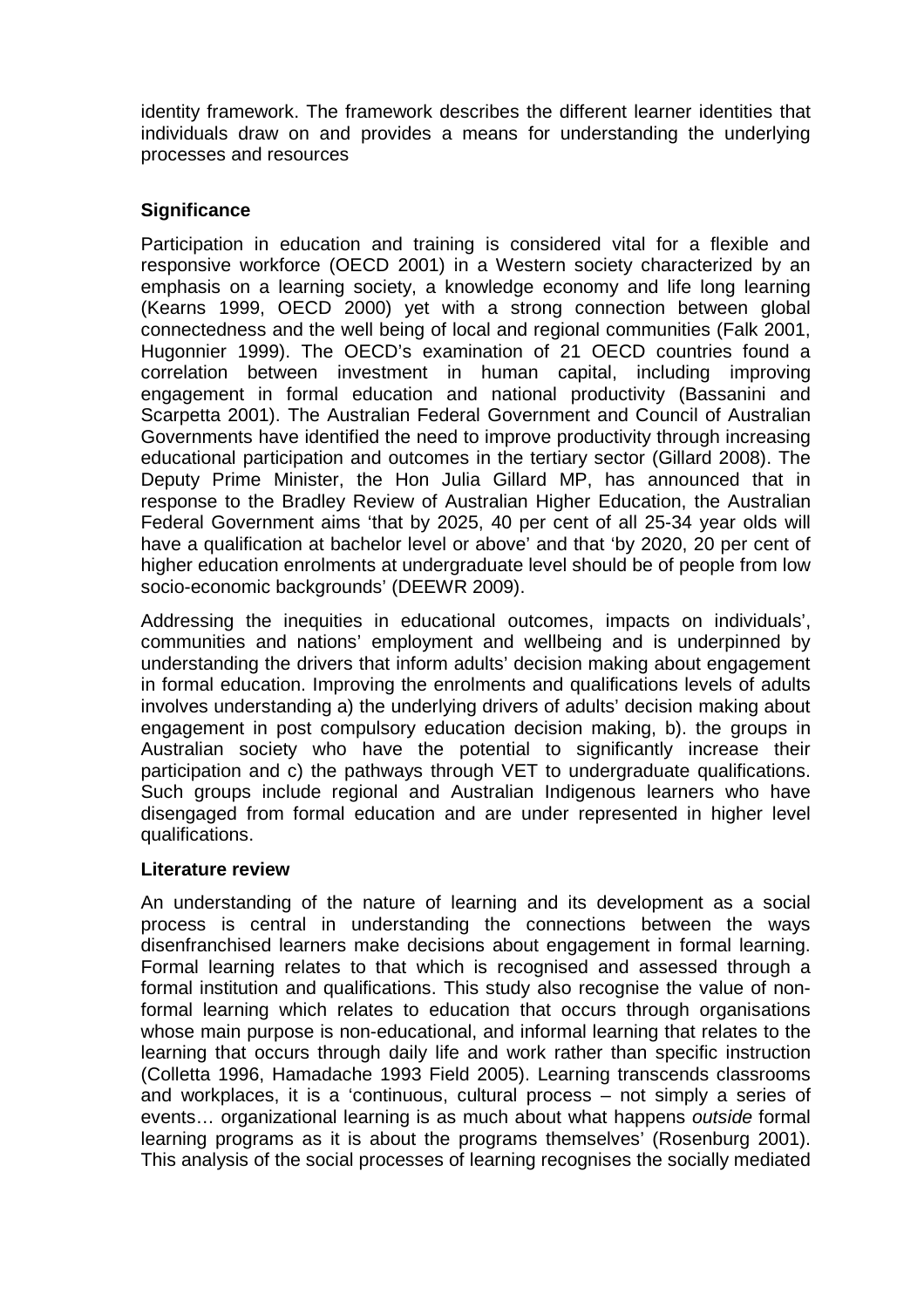nature of identity, knowledge and resources as they intersect with educational engagement.

Learning is the 'active process by which we engage with our changing environment and try to take control of our lives' (Field 2005:3). Gee (2003:26) notes that learning is involved with understanding how to 'situate (build) meanings for that domain in the sorts of situations the domain involves'. Wenger (1998) describes learning as social and experienced, as part of social contexts where people utilise their relationships to engage in meaningful experiences where they negotiate their shared understandings of the world.

Gee (2004) asserts that people learn better through embodied processes, where content is related to activities, discussion and sharing ideas. Embodied knowledge is embedded in educational systems' elements and interactions (Sharples, Taylor and Vavoula 2007). Through these interactions and the experiences related to specific contexts, people learn and become partners in creating ways of understanding those elements in that context. The interactions related to learning create connections that are mediated through communities of common interest and that may be connected through m-learning processes across regional, social and workplace boundaries, just to name a few. Gee (2003) describes the communities of learners as affinity groups that form around a common endeavour first and, second, around sociocultural connections. Their knowledge is holistic rather than separated into specific narrow disciplines and intensive and deep about matters of importance to the community.

Learning is also a lifelong process that people engage in or disengage fro for a range of reasons Field (2005 p.99) groups people's attitudes to lifelong learning engagement (or disengagement) into three broad clusters;

- those who are sceptical about education's potential for achieving social change,
- those who participate but reject some kinds of participation to avoid indecision,
- those who actively engage in lifelong learning as part of personal development and community participation.

What of interest then is to understand how people make the decision to reflect these different types of engagement in formal learning. Bandura (1977) found that an individual's beliefs about their efficacy influence engagement, effort, persistence and choice. In terms of education, this means 'students with a high sense of efficacy are more likely to participate readily, work hard, and persist in the face of difficulties, success then led to building. Zimmerman (1995, 2000) and Bandura (1977, 1982) noted success builds belief in one's ability and modelling by observing similar people succeed impacts on self efficacy, the greater the similarity the more convincing, the corollary is that observing unsuccessful engagement reinforces a poor sense of self efficacy.

A social understanding of learning recognises these individual perspectives, and those related to individuals' connections to community and institutional structures. Responding to the complex nature of learning as a social and mediated practice requires educational processes that recognise and manage that complexity. To improve disenfranchised learners' engagement, educational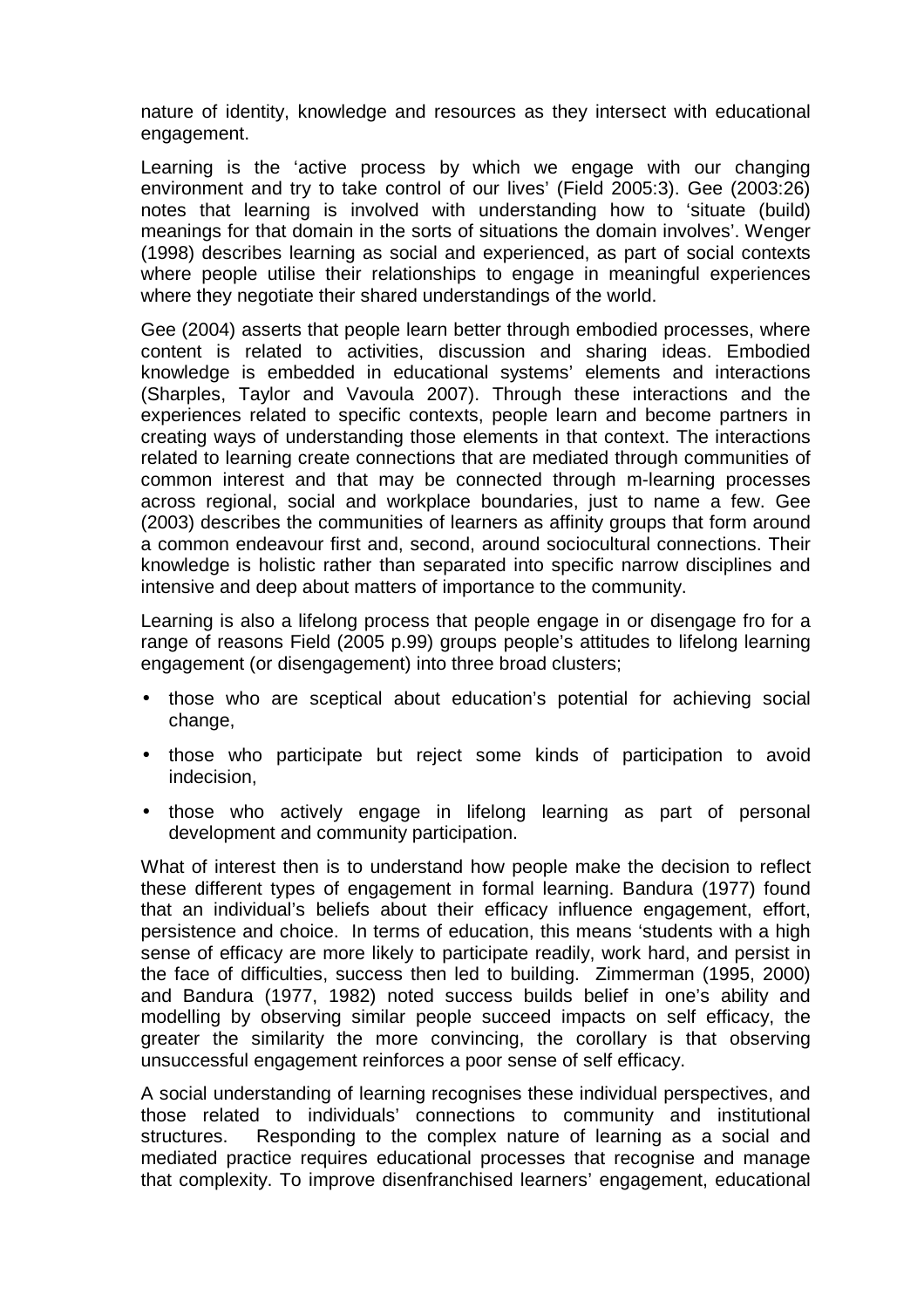processes need to recognise the interplay of stakeholders' identities, the institutional or context specific nature of learning and the power relationships that are often hidden or accepted across a number of levels of policy pedagogy, curriculum, knowledges, communities and institutions. This does not necessarily involve overly complex processes but does imply practitioners need to understand the underpinning theory before using and adapting the relevant processes.

Understanding the contexts in which learners operate, the role and implications of learning practices means understanding the role of identity in learning. Falk and Balatti (2003) have found that a link exists between education and identity that learners are affected by the ways they understand themselves and understand their identity as a learner in relation to both formal and informal education. They describe the dimensions of identity as the processes applied to experience (the interactive elements of forming, reforming and co-constructions that happen through learning), the categories of experience for identity in learning (the identities that are created through the individual, community and place) and the identity resources produced from the processing experience (the behaviours, beliefs, feelings and knowledges that are accessed through interactions).

Tajfel and Turner (1979) pose a theory of social identity through an understanding of group membership and discrimination. They discuss social identity in terms of; categorisation, the socially defined categories that are used to label groups (such as gender, ethnicity, activity, religion), identification where individuals assign membership of a group, comparison with other groups to affirm existing membership and psychological distinctiveness from and in terms of other groups. Crenshaw (2003) explores identities as socially constructed, with particular reference to socially constructed notions of gender and race and their impact on identities, Crenshaw's research is part of a large body of work by socially disenfranchised researchers to examine social processes through an analysis of gender, sexuality and ethnicity in identity. Tajfel (1974) describes identity in terms of social and psychological understandings of group behaviour and the impact of group membership on interactions between individuals. He asserts that behaviour is informed by the relationships between their identity as an individual and as part of a community. A personal identity relates to an individual's characteristics and relationships, and their social identity, i.e. their acceptance or rejection of membership of a group. Based on the social context, an individual makes decisions about which of this repertoire of identities, from the interpersonal to the intergroup, to draw on and in what combination.

For Gee (2000-1 p.100) identity is defined in four ways: (a) in terms of the genetic make up of individual, (b) the institutional identity defined in terms of an individual's relationship to authority, (c) the discursive identity which functions in relation to being recognized by discourse or language use and (d) affinity-identity or identifying as a part of group with similar interests or experiences and share certain practices. There are connections and tensions between these types of identity as we define ourselves through belonging to a range of local Discourses that are also located in our global understandings of the world. Côté and Levine (2002) explore the multidimensionality of identity, where individuals synthesise their psychological, personal, and social identities in order to make sense of their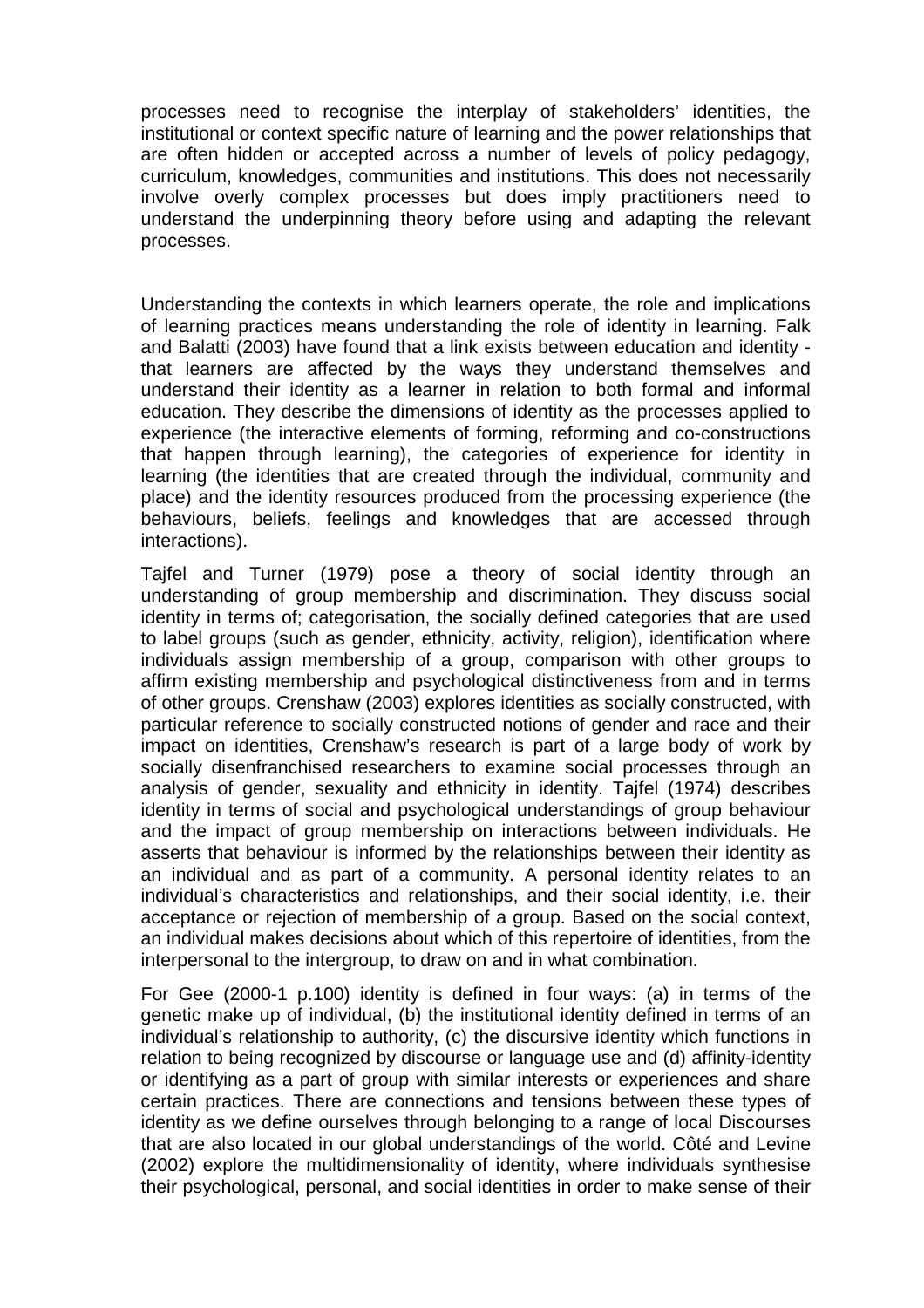own identity internally and externally, i.e. to the broader society. The resolution of these identities is then connected to success in interacting with social structures and processes.

#### **Research method**

The research utilised a critical approach to social research that draws on a series of complementary social research theoretical frameworks and techniques. Critical ethnography (Thomas 1993) uses knowledge to speak to an audience on behalf of the subjects as a means of empowering them rather than speaking for the subjects. To ensure this research study spoke on behalf of participants accurately, the data collection techniques involved interviewing socially diverse and disenfranchised participants. The structure of the interviews was flexible and encouraged and valued diversity and views that challenged the researchers' preconceptions, social institutions and theories. That is, in accordance with the tenets of the critical narrative inquiry approach (Cortazzi 1993), the methodology utilised techniques designed to best capture the richness and depth of disenfranchised learners' relevant experiences. The research approach was therefore designed to examine and understand frameworks that focus on the situated, constructed and negotiated nature of meaning in the social order.

The sample group of 20 people was identified from three representative groups from a Northern Australian regional area. The participants have varying degrees of formal education engagement across their lives and engagement in post compulsory education or training. The groups were identified according to the following criteria where learning goals may include qualifications, skills sets, recognition of knowledge, personal or professional development and defined as follows:

- Group A are non participators in post compulsory education and describe themselves as not achieving their learning goals through engagement in formal education.
- Group B are participators in post compulsory education and describe themselves as not achieving their learning goals through engagement in formal education.
- Group C are participators in post compulsory education and describe themselves as achieving their learning goals through engagement in formal education.

The in-depth interviews were used to examine the complexities of participants' engagement in social constructions of knowledge, learning and identity and associated processes. The techniques allowed for the inclusion of a critical perspective that could make visible the taken-for-granted and invisible but influential, social processes and institutions. The research design assumed that the examination of cultural and social perspectives requires in-depth analysis of behaviour, perceptions and experiences.

The research process followed these interrelated stages, each of which provided opportunities for the researcher and participant to reflect on each stage while refining and undertaking the next.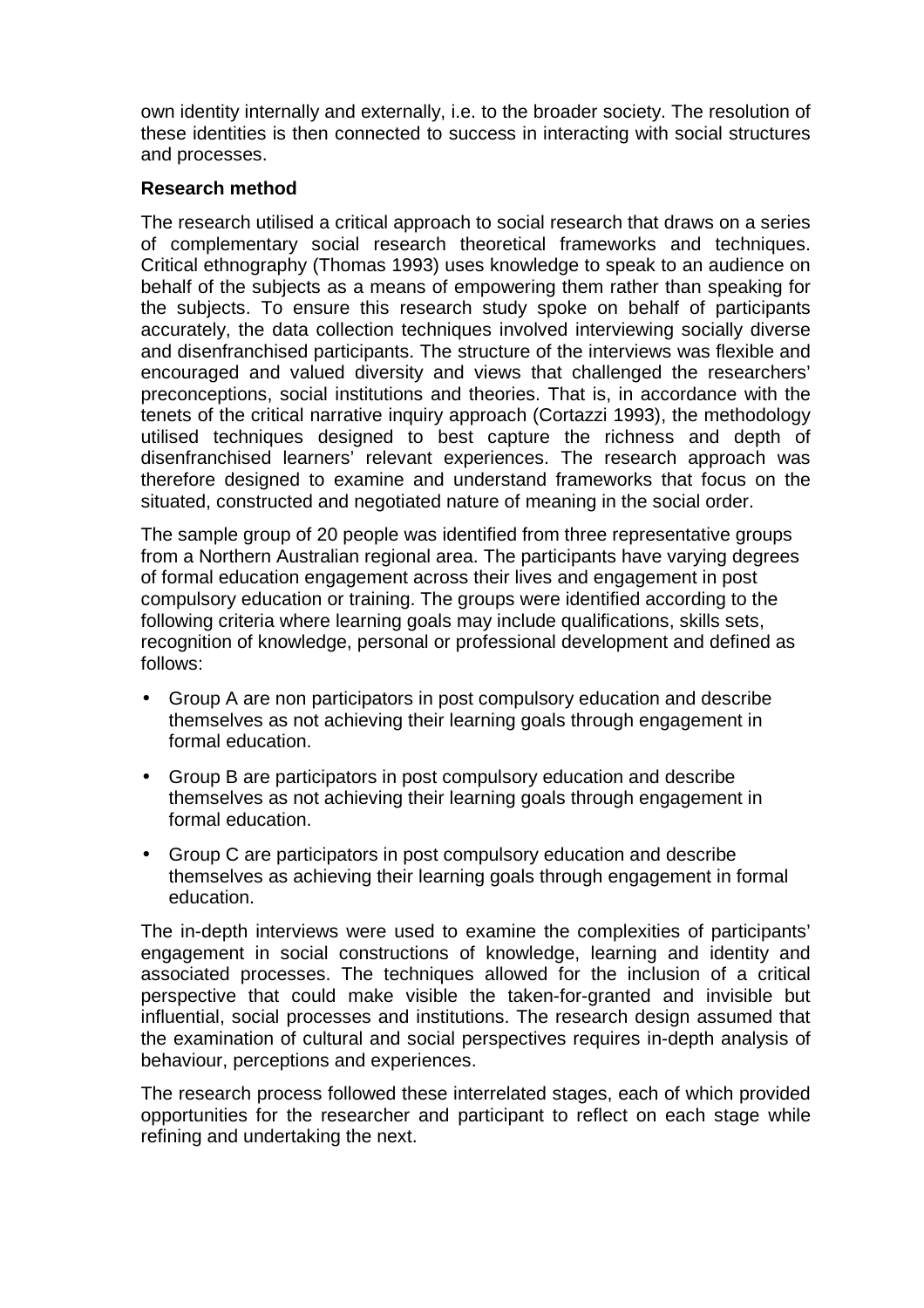

**Figure 1 Research design framework** 

## **Findings and Discussion**

Each concept was analysed in terms of the types of responses evident in the data, the activities that people engaged in, their interpretations of those events, their related decisions and the roles enacted. The findings identified the key themes or elements in people's decision making about learner engagement. These were connected to the learners' social identity; that is their view of themselves, their connections to others within specific contexts. Learners' identities were mutable, shifting in no prescribed order where multiple identities were functioning simultaneously, in relation to different contexts or situations. One learner identity was not preferred over another; they can be appropriate or counterproductive in different contexts and for different purposes.

The participants' reasoning around their learning engagement, the strategies utilised to manage challenges and the demonstrations of participants' sense of agency as a learner were analysed and grouped to describe four descriptions of learner identity. Each learner identity was examined in terms of

- purpose for learner engagement,
- networks accessed and supported through engagement,
- types of learner identity evident through engagement,
- resources used and demonstrated through engagement
- degree of student centred negotiability and learner empowerment,
- alignment of learners' identities with informing identities i.e. professional, institutional, global and community

The learner identities were found to grouped as follows;

Persistence: engagement in learning experiences is characterised by trying to adapt to and respond to the discontinuous institutional, community and individually based social processes and identities and trying to mirror the dominant identities sufficiently to complete a qualification or master a skill set,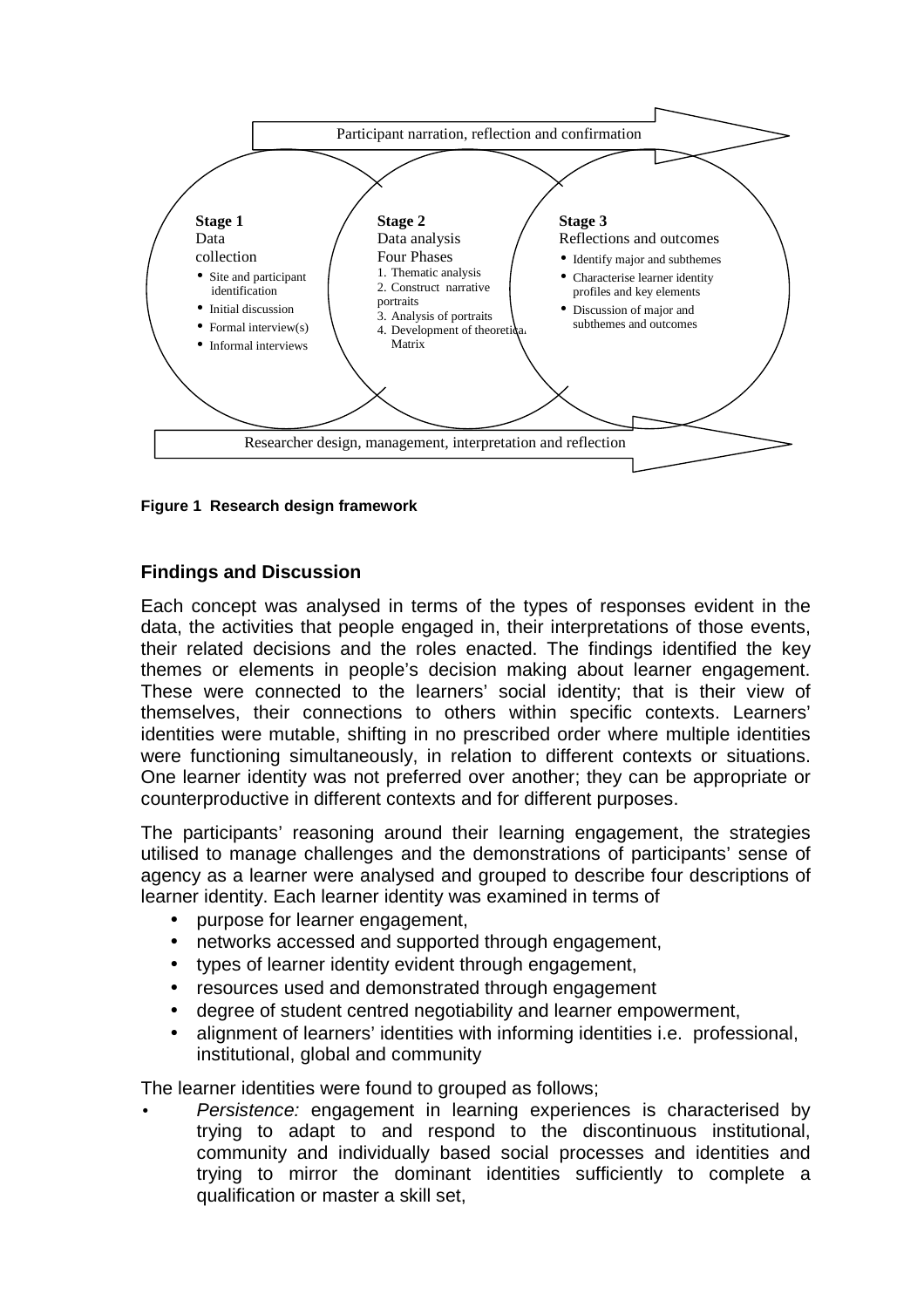- Resistance: engagement in learning experiences is characterised by resisting the transformative effects of learning and maintaining the integrity of the individual's existing learner identity in relation to the discontinuous institutional, community and individually based social processes and identities,
- Transition: engagement in learning experiences is characterised by moving between and experimenting with different learner identities over a short term in a nonlinear order without settling in one identity. .
- Enacted: engagement in learning experiences is characterised by negotiating the discontinuous institutional, community and individually based social processes and identities actively managing the intersections between the inherent social values and processes (reported previously in Wallace 2009).

|                 | Purpose | Network -<br>Bonding Ties | Ties<br>Network-<br>Bridging | Ties<br>Network-<br>Linking Ti | resources<br>Identity | Processes | ď<br>Alignment<br>identities | agency/effica<br>Sense of<br>$\delta$ | information<br>resources<br>q<br>Access<br><b>Sans</b> |
|-----------------|---------|---------------------------|------------------------------|--------------------------------|-----------------------|-----------|------------------------------|---------------------------------------|--------------------------------------------------------|
| Persistence     |         |                           |                              |                                |                       |           |                              |                                       |                                                        |
| Resistance      |         |                           |                              |                                |                       |           |                              |                                       |                                                        |
| Transition      |         |                           |                              |                                |                       |           |                              |                                       |                                                        |
| <b>Balanced</b> |         |                           |                              |                                |                       |           |                              |                                       |                                                        |
| Other           |         |                           |                              |                                |                       |           |                              |                                       |                                                        |

This has be summarised in Figure 2

**Figure 2 Enacted learner identity framework**

While there is not space to examine every element here, this discussion will outline some of the key features of learner identities that informed the development of the learner identity framework. Quotes from the participants' interviews are used to exemplify these points. While participants were drawn from three different groups, representing different types of engagement and outcomes, they all described the significant challenges their identity as a learner made to their learning engagement. The learner identity they drew on and the associated resources, purpose, networks and vision of their own efficacy was different. The impact of those learner identities was the factor that made the difference in their engagement in learning identity.

Learners described their decisions and informing networks in terms of their relationship to different learning identities. The communities or networks that informed participants' identities included their different worlds; family, local, institution, workplace and global communities. Learners' identities transition, in no prescribed order, between: resistant learner identities, avoiding externally imposed change to their learner identity at all costs; persistent identities that survive external challenges to learner identity by minimising their impact on the core identity and empowered identities, maintaining the integrity of an individual's identity while exploring other learner identities and experiences.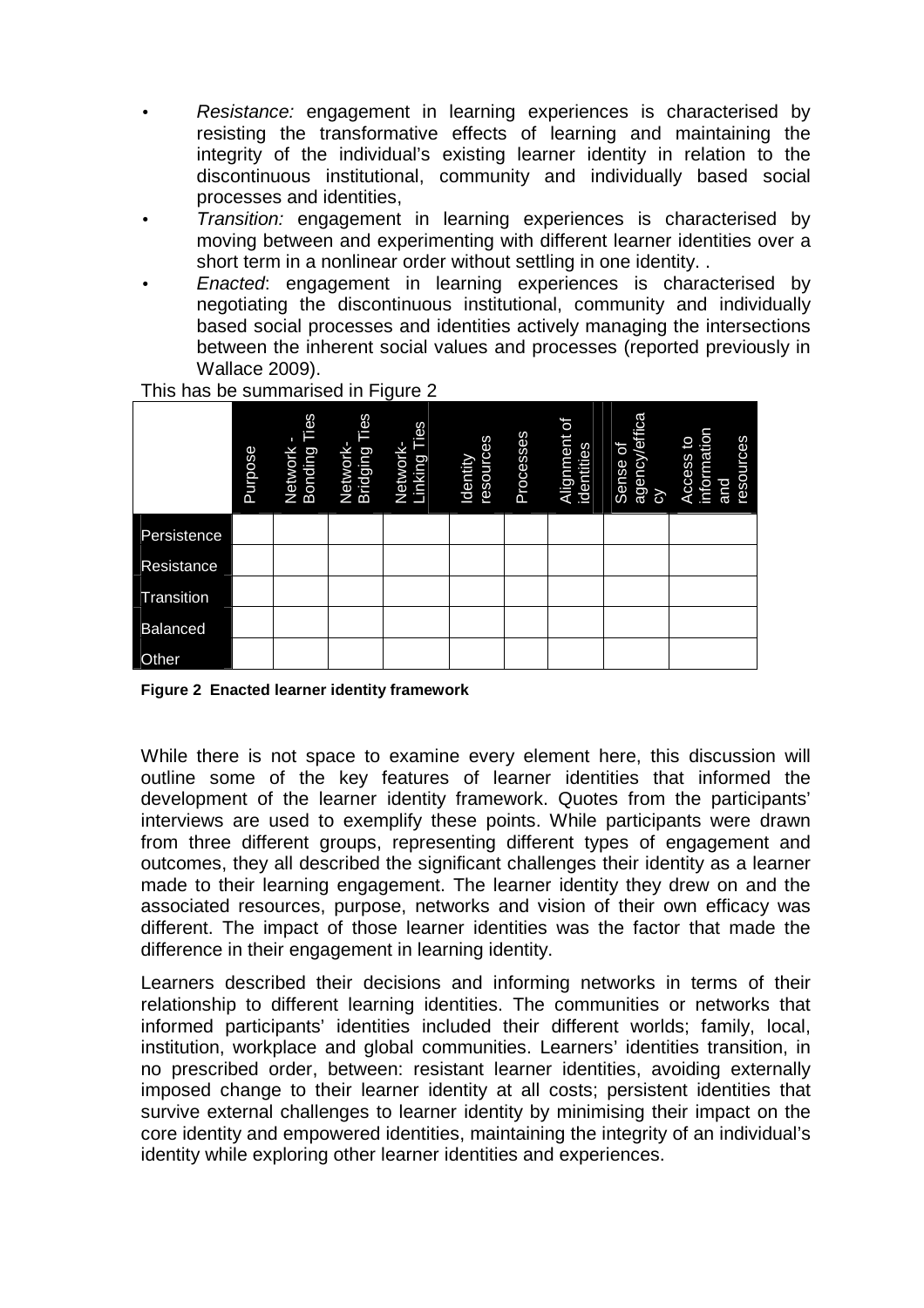When faced with the choice of succeeding by conforming to the educational institution in opposition to their own community affiliations, some people chose to remain a member of their existing communities at the expense of engagement. For them, the bonding ties were strong and reinforced while the bridging ties were weak. The resources they drew on were? the language to describe their conflict, the networks to help inform that change or understand the processes with learning identities and their relationships with a range of institutional and community identities. They have persisted, resisted or manage the conflicts within learner identities until the stress of managing an aligned identity membership was greater than the need for the achieving the goal.

In answer to the question about how to help learners move to a learner identity that supports engagement, the essential and common features of learners who had common backgrounds with those who had not participated and achieved their goals were identified. The learners with enacted learner identities described the strategies and learning features that supported their ongoing engagement in learning and ultimate success, as they defined success.

Learners had variously persisted, resisted or managed the conflicts within learner identities until the stress of managing their learner identity was more stressful than it was worth to achieve the learners' goal. For example, Peta noted that

it took 3 goes at different institutions to complete my degree. In the end I had to focus on finishing through compliance rather than learning and questioning in order to achieve the goal of becoming a teacher and changing other students' experiences of education.

Learners, who were empowered and had an enacted learner identity, were able to sustain their engagement in learning, through various challenges, by drawing on their learner identities to help them to address those challenges.

For many learners the successful resolution of the contradictions between how local, peer, workplace and educational institutional communities informed their identities was related strongly to a belief that they should have a role in the education system. This did not mean being compliant. Participants with an enacted learner identity described their role as to master, maintain their own integrity as a learner and community member and, for most, challenge the existing paradigm.

Participants' sense of self as a learner, their learner identity as defined by themselves and others, i.e. their informing networks, was described in relation to their engagement in learning. For example, as Rhonda said,

I've noticed the ones [the ones asking] more questions and are prepared to put forward their views are the older people, not the younger people, the people with experience in life, who've had the hard knocks and had to try and get over them. Because if I don't understand something I'll say, 'Hm, sorry, don't understand. I've learnt now that I really don't care if you're going to make me feel bad because I don't understand, 'cause I just want to understand it. So I've learnt to say to myself, 'I don't care what you think, I want to understand… (the content) I'm going to ask you the question 10 times and you can shake your head as much as you like but I really need to know the answer and I really need to understand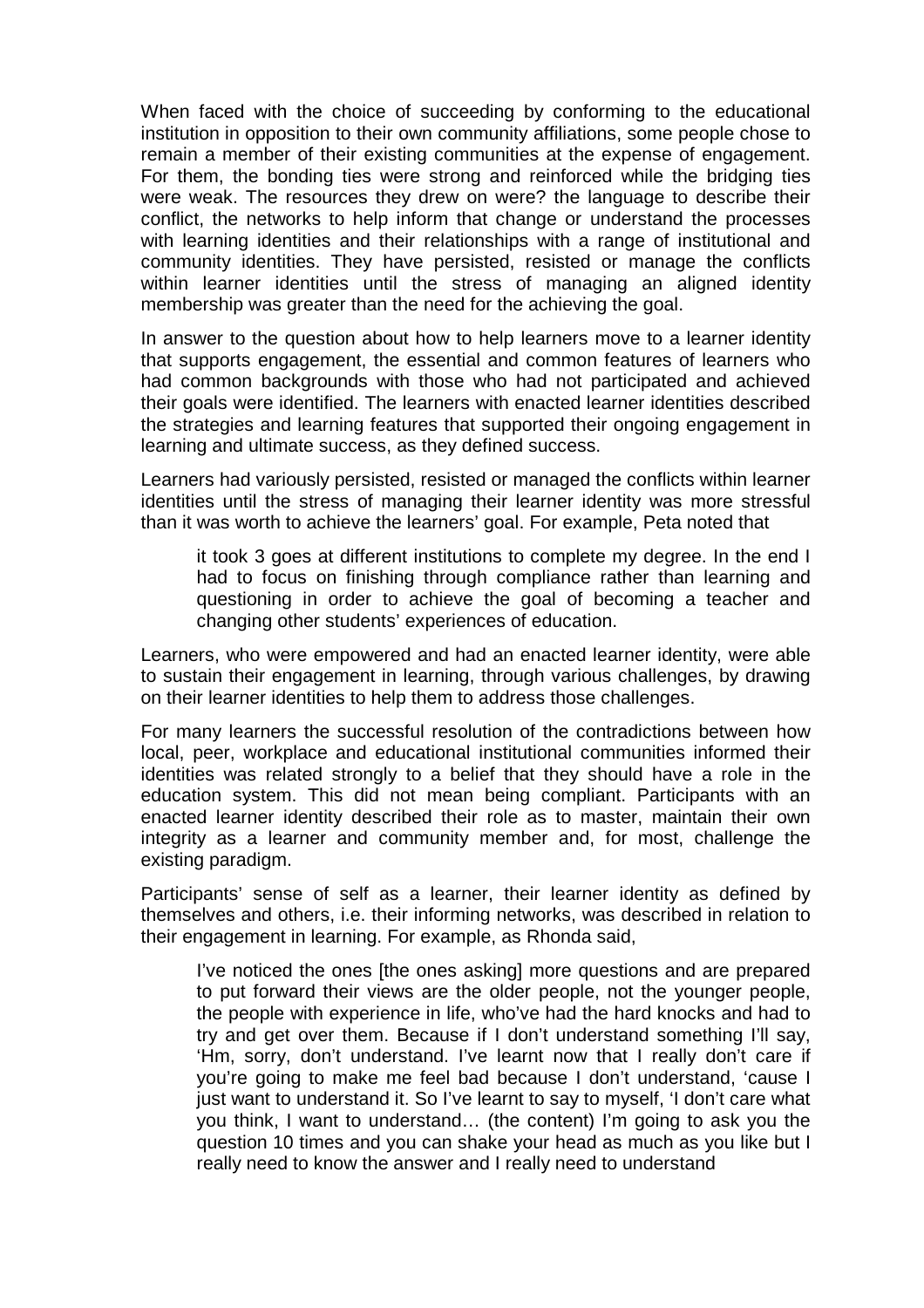Learners described their identity in terms of their informing networks, their experiences and self efficacy. Those who had rejected formal education utilised self talk focused on confirming their membership of their existing communities despite challenges from institutional processes and in opposition to that of the educational institution. For Michael, participating in formal education was a challenge to his established ways of understanding the world, it made him ask

Who am I? How do I reconcile who I am with who I was before? Our extended family groups have a certain set of mores and things they know and the way they understand the world.

These were conflicts that impacted on his engagement in higher education. Participants with an enacted learner identity described their role as to master, maintain their own integrity as a learner and community member and, for most, challenge the existing paradigm. Rhonda described the need to manage their own learner identity despite considerable challenges from the educational institution about their enrolment

I was devastated and I was crying, 'God, I've had enough of this.' That lasted 10 minutes and I talked myself around and said, 'You are made of sterner stuff than that. '

This attitude tended to be more important in being successful than the strategy used. Supporting students' identity and participation is more than teaching a range of strategies; it is about recognising the importance of resolving the nexus of membership (of different identities see Wenger 1998) that includes educational institutional community membership. Michael noted

I suffered a lot at the hands of my supervisors because I looked different to the other(s)…when I did external studies, I took great pains not to let anyone know what I looked like because I wanted them to judge me on what the output of my brain was.

The keys for making transition from one sort of identity to another were related to identification with the purpose of the education system or experience and approval for engagement. One of the core sources was their family or home community, Karen, one of the participants, noted:

My father always said you can do anything you want to do. I had a very traditional mother who was home all the time…my mother didn't study, so they had a very traditional household and he always said, 'If you want to study I will back you to the hilt' and I always did.

The learners, who had managed to continue engagement for a part of their programme, described their learner identity as it related to the institution and their own community. They had been able to negotiate strategies that worked for them to actively participate. This was optimised when students were able to make strong connections to their own purpose and understandings of the world.

When learner engagement events were closely aligned to their current learner identity, learners were able to manage challenges and maintain the equilibrium of their learner identity. This was because the experience reflected the consistency of their networks. When the learner event challenged the learner's current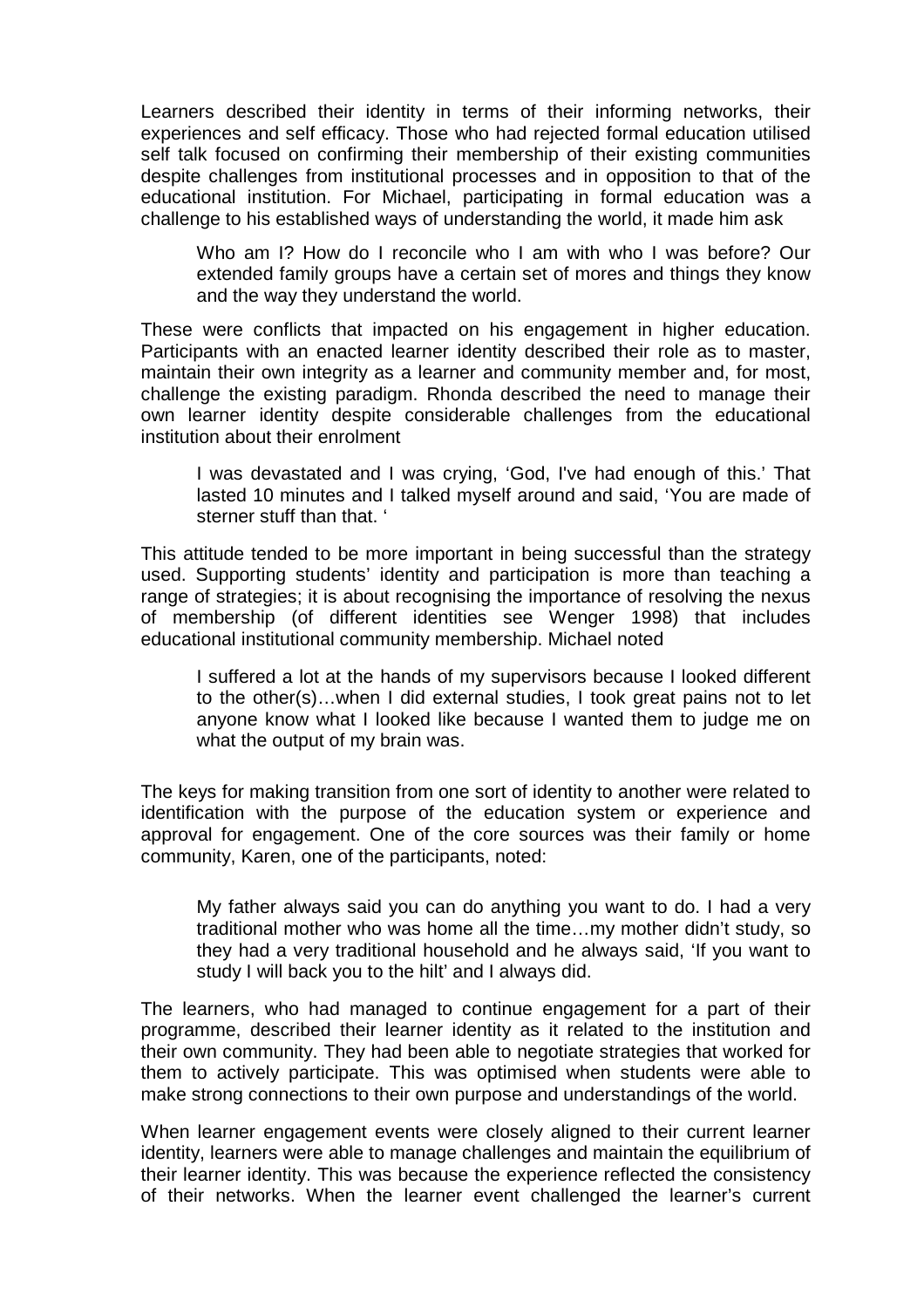learner identity and its informing frameworks, they experienced discomfort and referred to their learner identities for support. After leaving school as early as possible, Gina worked through a number of jobs around her area of interest. One thing that made an impact was

working with a phenomenal curator [who] had such a passion for natural history. [He] was a professional entomologist and pushed me really hard in several areas of taxonomy, proper scientific writing and just so much fun to work with. I suppose working with lots of academics around technical support was great. It really inspired me to be like them… it's like an apprenticeship.

This alignment of membership was complex and difficult, but it was managed by some learners so that they could face challenges and complexity and take risks. The task of developing, maintaining and enhancing learner identity was an ongoing project which was redefined and challenged by new or different experiences. These participants could articulate their own relationship to other identities and act on it. The following comment exemplifies this ability.In this context, the participant had felt unsafe and stupid school education and had been accepted in workplace learning environment with experts sharing knowledge and skills.

I felt really valued, I felt safe, compared to being blasted from the mount. Many of my mentors challenged me. That really pushed me, probably what I needed at that stage. They were so willing to share about their chosen career. That rubs off on you. I am getting more confidence to try these strategies that are working in the classroom (Gina).

Participants' sense of self as a learner, their learner identity as defined by themselves and others, i.e. their networks, was described in relation to their engagement in learning. Learners described their identity in terms of their informing networks, their experiences and self efficacy. Rhonda noted that she

Wouldn't let the bastards meet me, because I started it and I wanted it. You only get places in the world if you try and better yourself, be it in any way, shape or form, physically, mentally, emotionally. You are only going to grow if you keep trying to better yourself.

#### Learner Identity and Engagement

Successful learners had worked out how to negotiate their learning identity and were prepared to manage the associated challenges. Learners who hadn't achieved their learning goals had resolved conflicts by leaving the educational institution. As Scott (2001:39) found 'adopting a particular way of working, a particular understanding of knowledge the learner is rejecting or turning aside from other frameworks and this itself is an act of power'. Identity is being continuously renegotiated through participants' interpretation of themselves in terms of learning events and contexts and their membership of relevant communities. This practice involves negotiating diverse ways of engaging in practice that reflects the participants' individuality, accountability to significant communities, and performance elements that are recognised or not as valid by the relevant communities.

Learner identities are a work in progress; they change and develop through social interaction, relationships and experience. Learners need the opportunity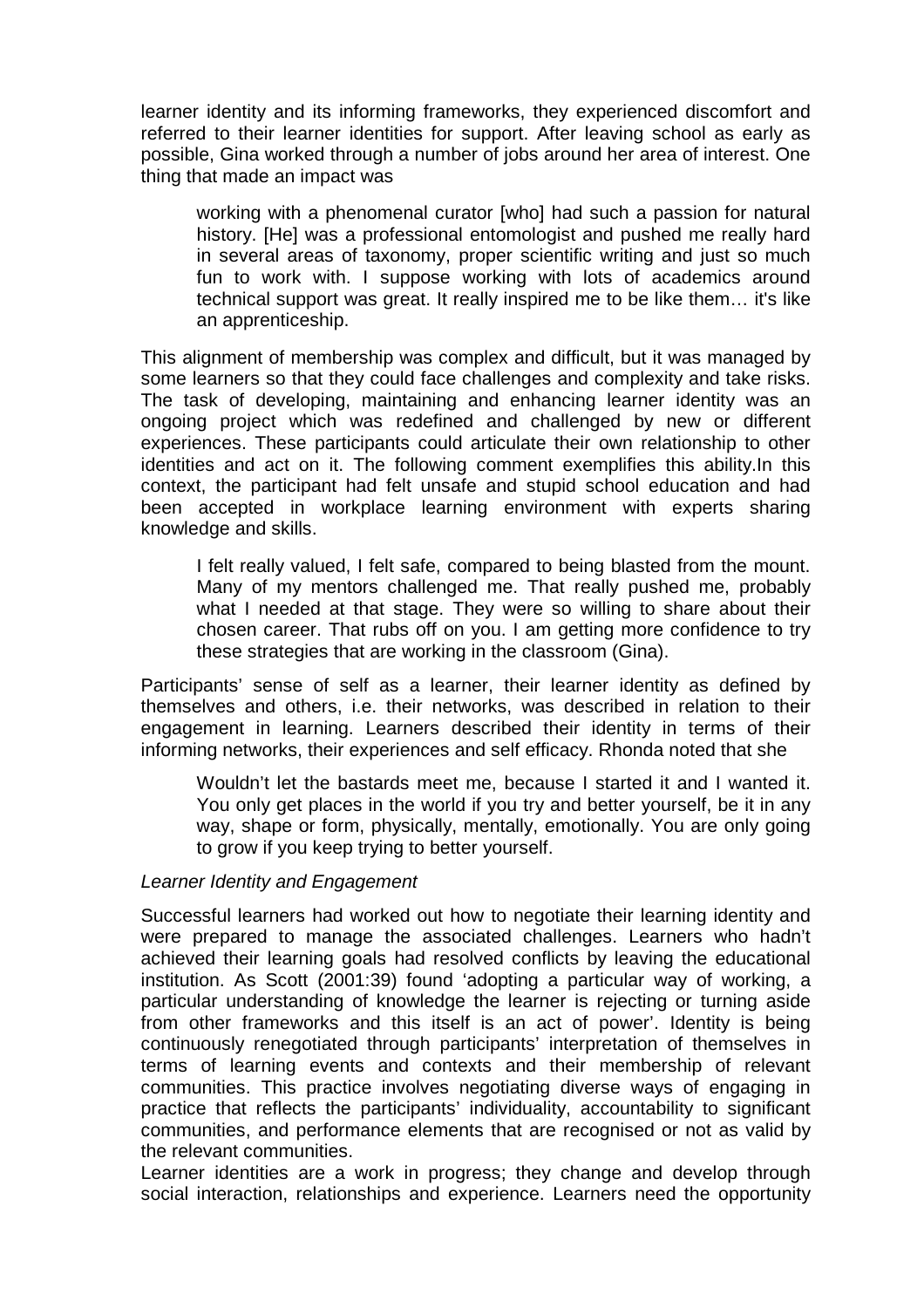explore other identities and the associated knowledge systems, their content, contexts and insider perspectives. Learners with empowered identities may not necessarily be confident of their position in relation to formal education but know they have the resources and sense of self efficacy as a learner to manage challenges as they occur. They can undertake the complex tasks involved in balancing their learner identity membership of their informing communities. Learners' activities that supported learners helped to build their learner identity resources and sense of efficacy. This could be achieved through a range of strategies that focus around the co-production of knowledge where there are low penalties for non-conformity and co-production is valued. These might include;

- Making the underlying social structures and knowledge processes of formal educational institutions explicit and connecting people to those structures and processes.
- Providing opportunities to experiment with a range of identities and reflect on what this might mean for their existing identities. This involves the provision of opportunities to explore new contexts using their own content.
- Co-productiion of knowledge that accesses the existing knowledge and links to other forms of knowledge through the co-creation of a new way of understanding a content or context.
- Normalising empowered identities in difficult situations. An example is establishing a mentoring group for learners undertaking traineeships in mainstream organisations where they can talk about their experiences and reflect on why they happen and how to manage them with senior successful disenfranchised mentors. Importantly learners must have the opportunity to examine the reasons that institutional discrimination occurs and what that means for them and their identity
- Implementing approaches to training that start by recognising the learners strengths and skills as the starting and reference point for learning
- Providing learning experiences that support people to practise and articulate an explanation of that risk-taking/engagement to a range of audience, including themselves and allowing the opportunity to explore knowledge systems as active participants who can interact.

#### **Conclusions**

The study found that the ability to develop and maintain a strong learner identity repeatedly over a lifetime had a direct impact on learning engagement. Therefore, understanding the complex and multifaceted relationships that are engaged in developing and maintaining an enacted learner identity would benefit learners, teachers and learning partners.

The central elements related to a sense of efficacy as a learner, being able to articulate their own identity as a learner to a range of audiences and being able to align the different community, family, professional and global identities and the associated purposes that impact on that individual and their connection to the world. However, the identity of learning institutions may not align with those of disenfranchised learners. Investment in learner identity negotiation partnerships across the lifespan and lifeworlds is about understanding the nature of the connections made and mediated through the intersection of identity and learning. Educational activities and institutional approaches, then, that incorporate the development of these skills and attitudes can support the ongoing engagement of a range of learners.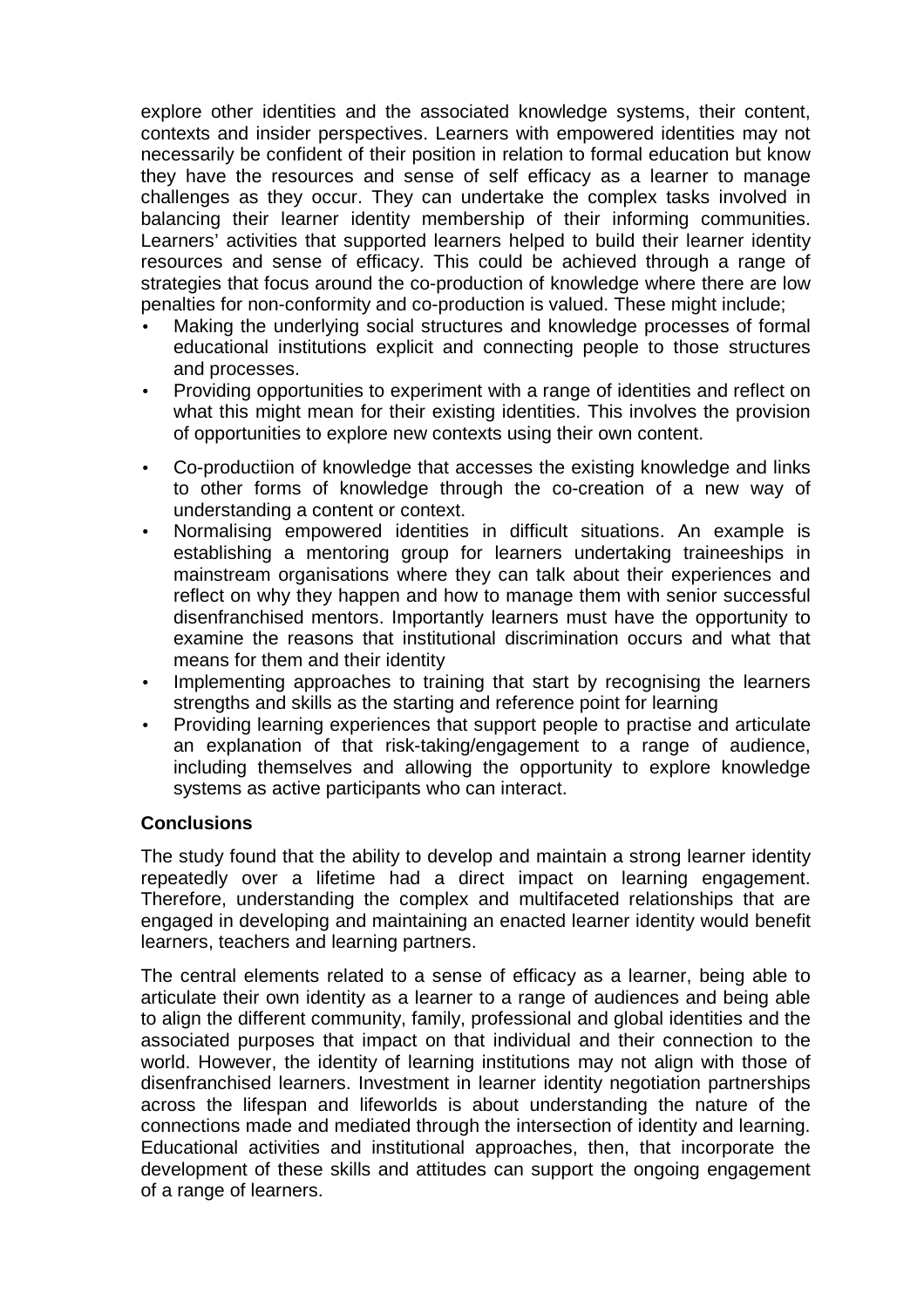### **References**

Bandura, A. (1982) Self-Efficacy Mechanism in Human Agency. The American Psychologist, 37(2)**,** 122-147.

Bandura, A. (1977) Self-Efficacy: Toward a Unifying Theory of Behavioral Change. Psychological Review, 84(2)**,** 191-215.

Bassanini, A and Scarpetta, S. (2002) 'Does human capital matter for growth in OECD countries? A pooled mean-group approach' Economics Letters Volume 74, Issue 3 Pp 399-405

Colletta, N.J, (1996), 'Formal, Nonformal and Informal Education', International Encyclopaedia of Adult Education and Training, 2<sup>nd</sup> ed., ppP-22-26, Pergamon Cortazzi, M. (1993). Narrative Analysis. London, Falmer.

Cote, J E and Levine, C G (2002). Identity, Formation, Agency, and Culture: A Social Psychological Synthesis. New Jersey, Lawrence Erlbaum Associates.

Crenshaw, K. (2003). Mapping the Margins: Intersectionality, Identity Politics, and Violence Against Women of Color. Identities: Race, Class, Gender and Nationality. In L. M. Alcoff and E. Mendieta. (eds) Malden, MA, Blackwell Publishing pp 175-200.

DEEWR (2009) Universities Australia Conference - 4 March 2009 – speech http://www.deewr.gov.au/Ministers/Gillard/Media/Speeches/Pages/Article\_09030 4\_155721.aspx [Accessed 10/3/09]

Falk, I (2001) Learning to manage change: Developing rural communities for a local-global millennium. South Australia: NCVER

Falk, I. and Balatti, J (2003) Role of Identity in VET Learning. Conference proceedings for Enriching Learning Cultures: 11th Annual International Conference on Post-compulsory Education and Training, Crowne Plaza, Surfers Paradise, Gold Coast Queensland, 1-3 December. Centre for Learning Research, Griffith University.

Field, J. (2005). Social Capital and Lifelong Learning. Bristol, UK, The Policy Press.

Gee, J. P. (2004) Situated Language and Learning: A Critique of Traditional Schooling, (New York, Routledge).

Gee, J P (2003). What Video Games Have To Teach Us About Learning and Literacy. New York, Palgrave Macmillan.

Gee, J P (2000-1). Identity as an analytic lens for research in education. Review of Research in Education **25**(1): 99-125.

Gillard, J (2008) A Higher Education Revolution: Creating a Productive, Prosperous, Modern Australia. Report for Speech in Parliament House (Canberra).

Hamadache, A (1993). Linking Formal and Non-Formal Education: Implications for teacher training Paris, UNESCO.

Hugonnier, B (1999) Regional Development Tendencies in OECD Countries, Keynote Presentation to Regional Australia Summit, Parliament House, Canberra 27-29 October.

Kearns, P (1999) Lifelong Learning: Implications for VET. Adelaide, NCVER.

OECD (2000). Knowledge Management in the Learning Society Paris OECD.

OECD (2001). The Well-being of Nations: The Role of Human and Social Capital. Paris, OECD.

Rosenburg, M J (2001) E-Learning: Strategies for Delivering Knowledge in the Digital Age (New York, McGraw-Hill Companies, Inc).